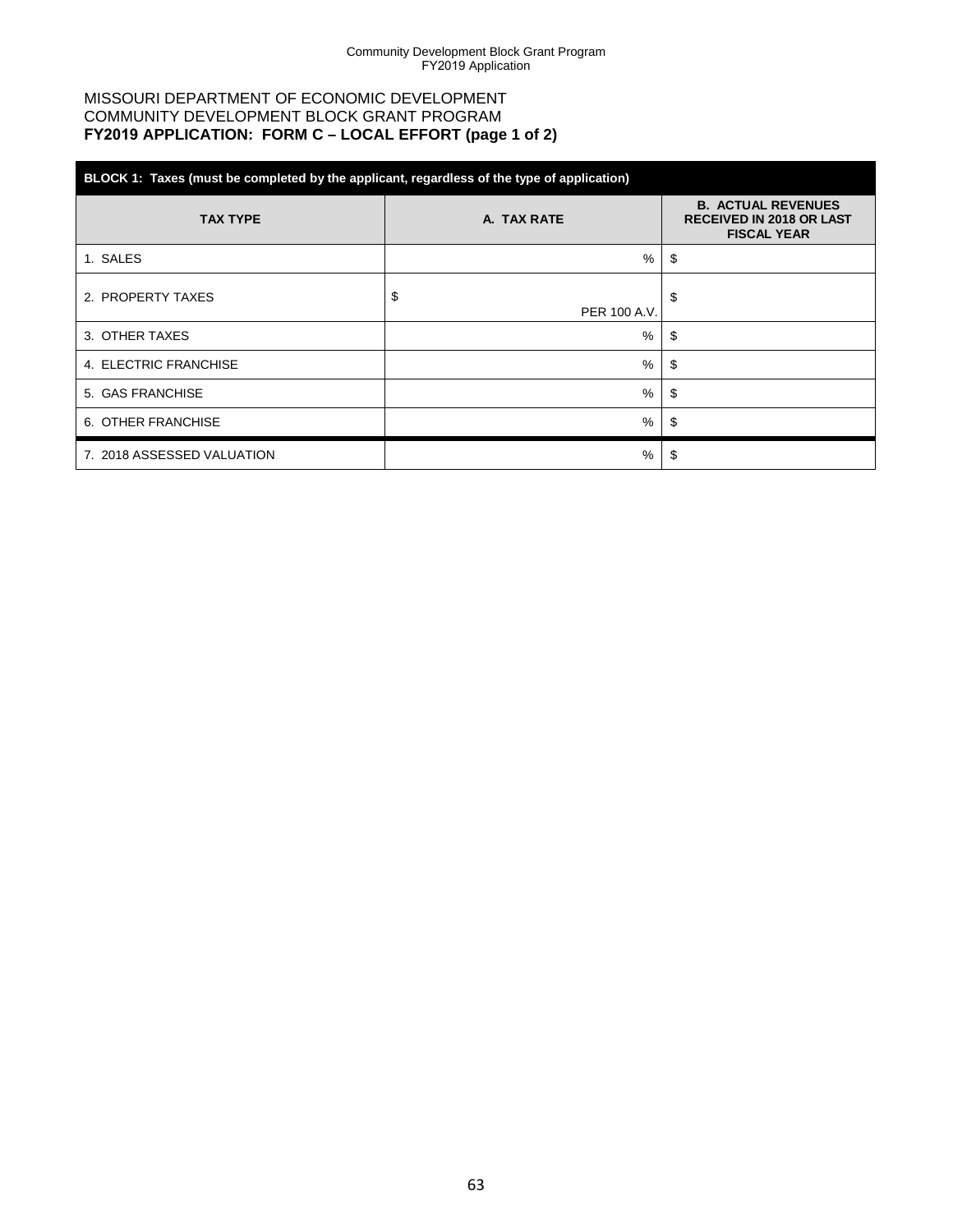#### Community Development Block Grant Program FY2019 Application

#### **FY2019 APPLICATION: FORM C(a) – LOCAL EFFORT (page 2 of 2)**

| BLOCK 3: Budget Data (Must be completed for all projects by applicant, and/or other multi-jurisdictional applicant, as applicable)                                                   |                                  |                                |                                |                                                                                   |                                        |                   |                   |          |  |  |  |
|--------------------------------------------------------------------------------------------------------------------------------------------------------------------------------------|----------------------------------|--------------------------------|--------------------------------|-----------------------------------------------------------------------------------|----------------------------------------|-------------------|-------------------|----------|--|--|--|
| Budget for _                                                                                                                                                                         | , to                             | Adopted on                     |                                |                                                                                   |                                        |                   |                   |          |  |  |  |
| (month)                                                                                                                                                                              | (year)                           | (month)<br>(year)              |                                |                                                                                   | (date of adoption or latest amendment) |                   |                   |          |  |  |  |
| A. DESCRIPTION                                                                                                                                                                       | <b>B. GENERAL</b><br><b>FUND</b> | <b>C. WATER</b><br><b>FUND</b> | <b>D. SEWER</b><br><b>FUND</b> | E. ELECTRIC<br><b>FUND</b>                                                        | F. GAS<br><b>FUND</b>                  | G.<br><b>FUND</b> | Η.<br><b>FUND</b> | I. TOTAL |  |  |  |
| 1. PREVIOUS YEAR BALANCE (PLUS ALL INVESTMENTS)                                                                                                                                      |                                  |                                |                                |                                                                                   |                                        |                   |                   |          |  |  |  |
| 2. REVENUES                                                                                                                                                                          |                                  |                                |                                |                                                                                   |                                        |                   |                   |          |  |  |  |
| 3. TRANSFERS IN FROM OTHER FUNDS                                                                                                                                                     |                                  |                                |                                |                                                                                   |                                        |                   |                   |          |  |  |  |
| 4. EXPENDITURES                                                                                                                                                                      |                                  |                                |                                |                                                                                   |                                        |                   |                   |          |  |  |  |
| 5. TRANSFERS OUT TO OTHER FUNDS                                                                                                                                                      |                                  |                                |                                |                                                                                   |                                        |                   |                   |          |  |  |  |
| 6. 16% CONTINGENCY ALLOWANCE<br>(16% MULTIPLIED BY EXPENDITURES)                                                                                                                     |                                  |                                |                                |                                                                                   |                                        |                   |                   |          |  |  |  |
| 7. BALANCE $(1+2+3) - (4+5+6)$                                                                                                                                                       |                                  |                                |                                |                                                                                   |                                        |                   |                   |          |  |  |  |
| PROVIDE EXPLANATION OF ANY FUNDS INCLUDED IN THE BUDGET DATA ABOVE THAT ARE NOT USABLE (RESTRICTED AS DEFINED IN THE INSTRUCTIONS) FOR THE PROPOSED<br>PROJECT:                      |                                  |                                |                                |                                                                                   |                                        |                   |                   |          |  |  |  |
| PROVIDE EXPLANATION OF ANY NEGATIVE BALANCE:                                                                                                                                         |                                  |                                |                                |                                                                                   |                                        |                   |                   |          |  |  |  |
| BLOCK 4: Certification (Attach current financial statement)                                                                                                                          |                                  |                                |                                |                                                                                   |                                        |                   |                   |          |  |  |  |
| (name)                                                                                                                                                                               | the<br>(title)                   | of                             |                                | , do hereby certify to the Department of<br>(name of city, county, sub-applicant) |                                        |                   |                   |          |  |  |  |
| Economic Development that the information in Blocks 1,2, and 3 of FORM C is correct and can be verified by the records of the entity, including the attached<br>financial statement. |                                  |                                |                                |                                                                                   |                                        |                   |                   |          |  |  |  |
| <b>CERTIFYING OFFICER</b>                                                                                                                                                            |                                  |                                | <b>DATE</b>                    |                                                                                   |                                        |                   |                   |          |  |  |  |
|                                                                                                                                                                                      |                                  |                                |                                |                                                                                   |                                        |                   |                   |          |  |  |  |